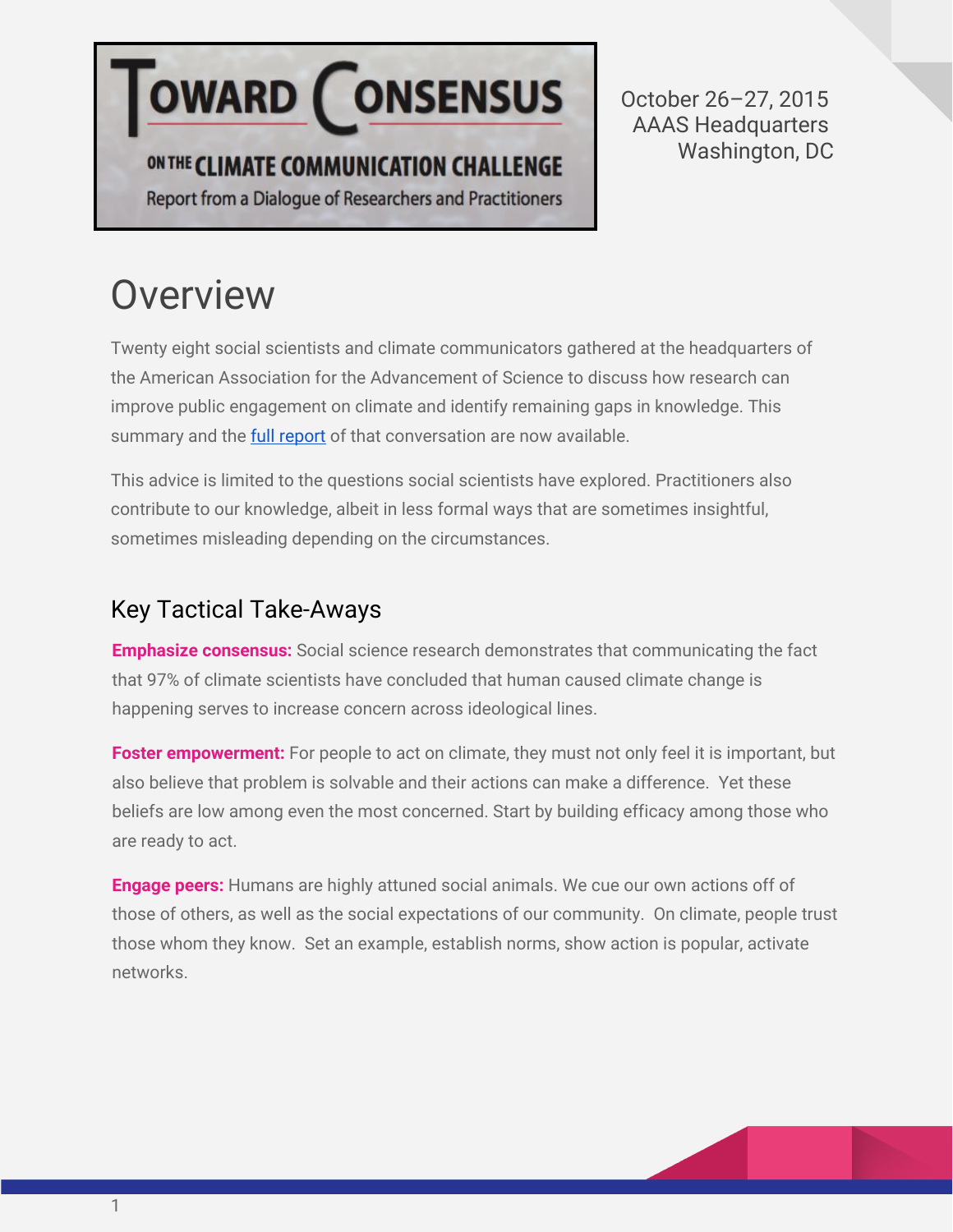**Beware of backfire:** Persuasion attempts can entrench ideological identities. Since climate is divisive, carefully pre-test message, messenger, and mode of contact.

**Change the default:**Changing behavior by changing minds is difficult. Few people will opt in to a new behavior if doing so seems inconvenient or more expensive. By making climate-friendly options the default, few people will opt out even if doing so would cost them less.

#### Known Unknowns

Social science experts in public engagement agreed that there is a great deal we still do not know about the relationships between beliefs, values, knowledge, and behavior. *How best to leverage personal experiences with climate change? How to overcome fatalism? How to tailor outreach to diverse audiences? How to convey risks and motivating emotions without fear, demoralization, polarizing or disempowerment?*

#### What Does this Mean for Advancing Climate Communications?

Among challenges for practitioners are polarization, industry-backed misinformation and pseudo-experts, lack of efficacy, and human tendencies to interpret complex issues through pre-existing identities and ideologies. Many practitioners recognize the importance of clarifying scientific consensus and the utility of scientists as messengers for some audiences. At the same time, practitioners are diversifying messengers and messages to connect with stakeholder values, concerns, and aspirations. Researchers and practitioners emphasize the need for experimentation, sharing results, and compelling solutions narratives.

#### Key Strategic Take-Aways

**Match the opposition's efforts:**We must equal those opposed to climate action, who have invested in research and communication infrastructure, evidence-based strategies, and message persistence and discipline.

**Synthesize and disseminate:**Existing academic and field research requires systematic synthesis and sharing instead of siloing and out-of-context consumption (e.g., "study of the day" fads).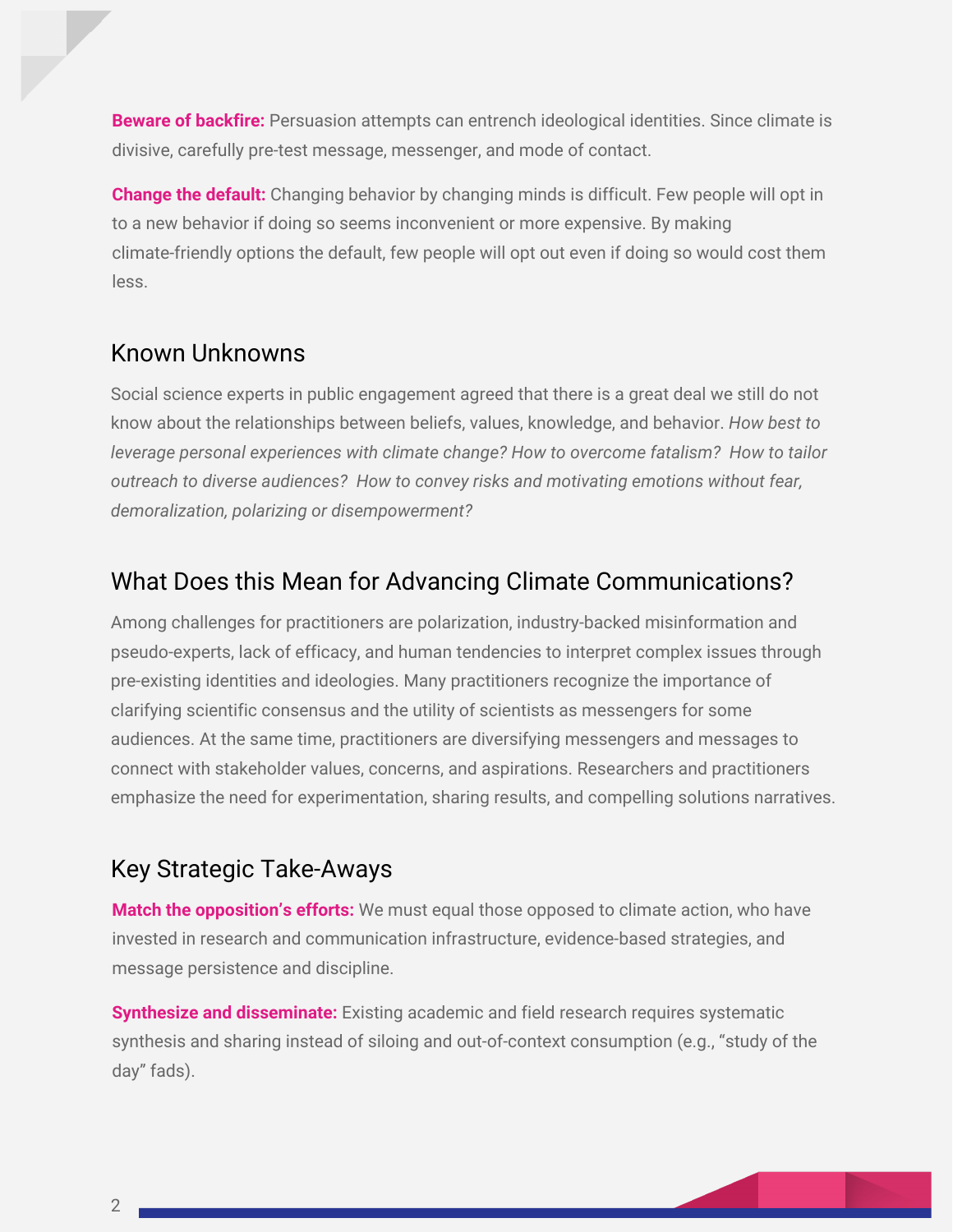**Collaborate:**Even the best-synthesized research is no substitute for researchers and practitioners collaborating on field trials and program evaluation. This may require redoubled efforts by current players and possibly a new applied research "shop."

**Plan with agility:**At the cross-organization programmatic level, inconsistent strategic planning needs to be replaced by periodic systematic assessment and updates on what is working, what is not working, and how the landscape is changing.

**Fund long-term:** Sufficient and consistent funding is needed to better coordinate strategy, conduct more experiments, facilitate evidence-sharing, retain experienced talent in the field, and take successful trials to scale.

Communicators are working in a highly competitive environment. This means more sharing of what is known to work, collaborating on research to discover new insights, and incorporating knowledge into ongoing strategies robustly funded for the long-term.

#### Moving Forward

The gap between climate communication research and practice has contracted recently thanks to groups such as the Climate Advocacy Lab, Climate Access, George Mason University Center for Climate Change Communication, Yale Program on Climate Change Communication, Climate Nexus and many others. Initiatives are underway to spur evidence-based campaigning, create more compelling narratives, track research trends, and promote collaboration between social scientists and practitioners. But all players face resource constraints, and the rapid evolution of the field makes planning and coordination across organizations and campaigns difficult.

Scaling the "bridging" capacity of service providers is key given practitioner's often limited time and expertise in applying research to outreach, coupled with researchers' limited knowledge with social change campaigning. This produces siloing between what is emerging from the field of practice and in social science scholarship. In both campaign design and evaluation, there is potential to bridge these silos by partnering with service providers to ensure a more systematic approach to identifying, applying, and validating best practices to maximize the effectiveness of climate engagement.

For full report and list of attendees, see [www.climateaccess.org/resource/toward-consensus](http://www.climateaccess.org/resource/toward-consensus)